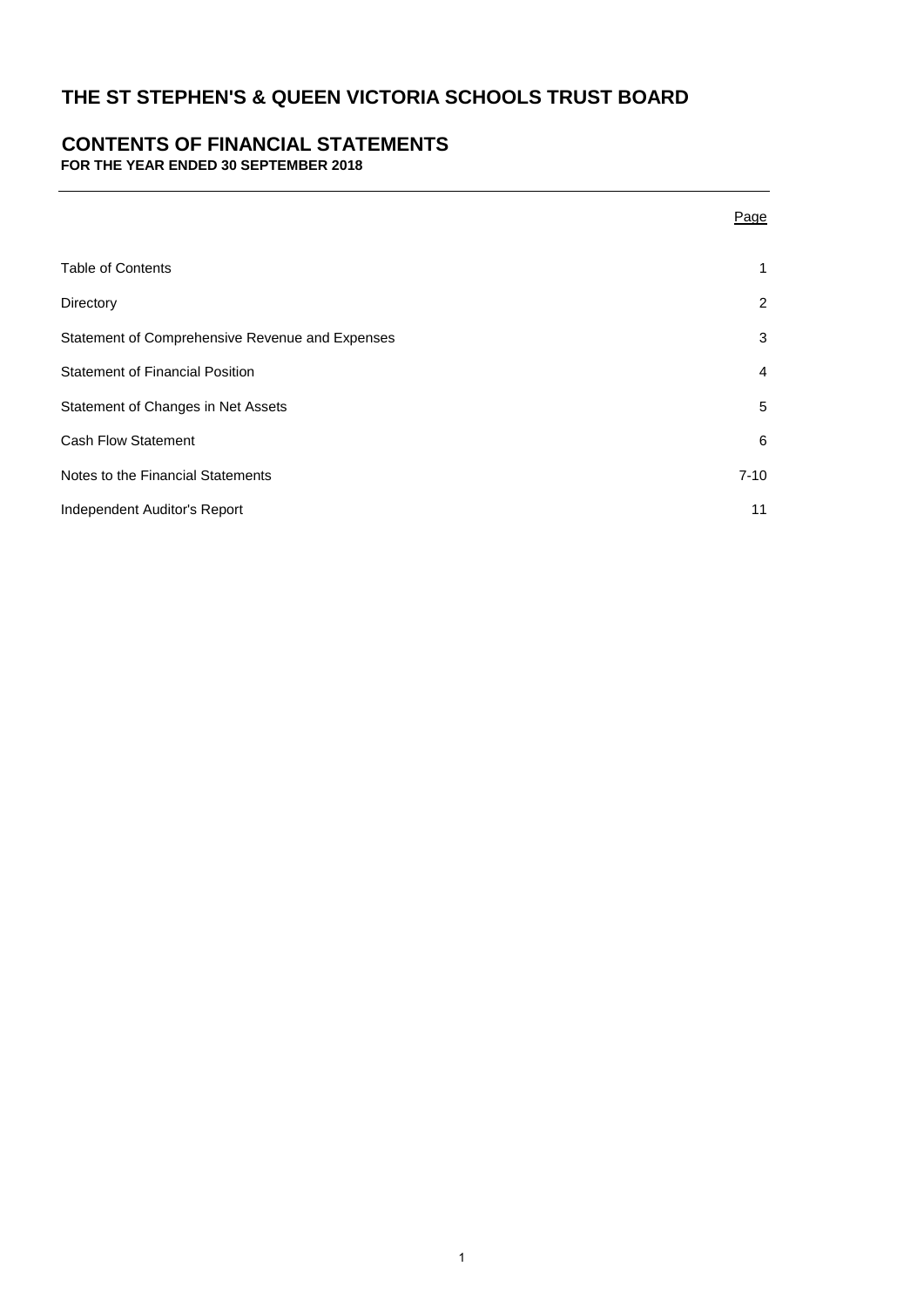# **DIRECTORY**

## **FOR THE YEAR ENDED 30 SEPTEMBER 2018**

| <b>BOARD OF TRUSTEES</b>                                  | B Te Paa (Chairperson)<br>K Pikaahu<br>K Evans<br>S Parata<br><b>K</b> Everitt<br>A Naera<br>T Potaka |
|-----------------------------------------------------------|-------------------------------------------------------------------------------------------------------|
| <b>REGISTERED OFFICE</b>                                  | Level 4<br>123 Carlton Gore Road<br>Newmarket<br>Auckland                                             |
| <b>NATURE OF BUSINESS</b>                                 | Investment and Education                                                                              |
| <b>CHARITIES COMMISSION</b><br><b>REGISTRATION NUMBER</b> | CC10860                                                                                               |
| INDEPENDENT AUDITOR                                       | KPMG<br>18 Viaduct Harbour Avenue                                                                     |

Auckland

2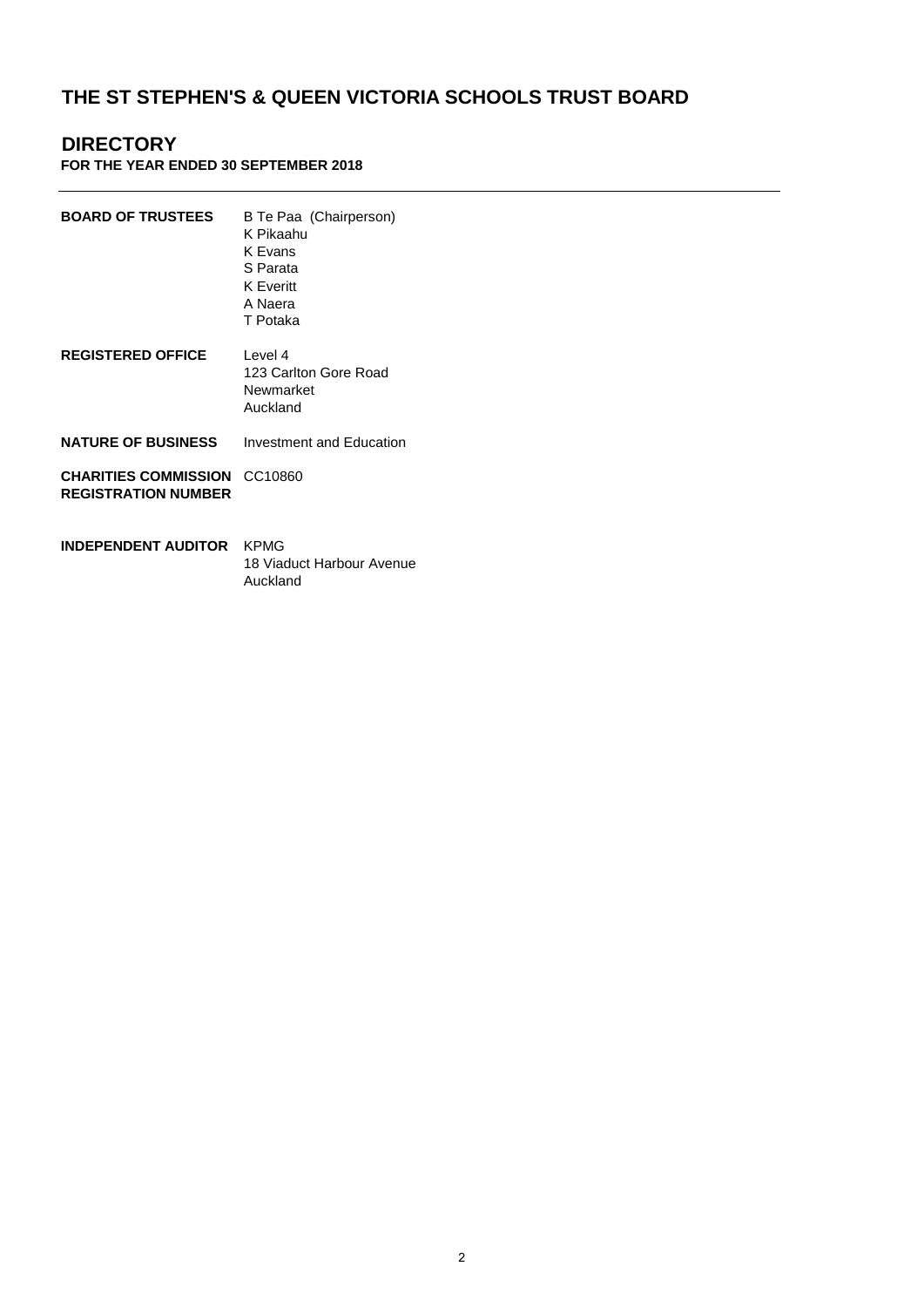# **STATEMENT OF COMPREHENSIVE REVENUE AND EXPENSES**

**FOR THE YEAR ENDED 30 SEPTEMBER 2018**

|                                                       | <b>Notes</b> | 2018       | 2017<br>\$ |
|-------------------------------------------------------|--------------|------------|------------|
| Revenue                                               |              |            |            |
| <b>Rental Revenue</b>                                 |              | 748,283    | 877,721    |
| Interest and Dividend Revenue                         |              | 1,236,469  | 972,903    |
| Realised Gain on Sale of Investment Property          |              | 853,203    | 1,271,758  |
| Unrealised Gain on Revaluation of Investment Property | 3            | 3,300,000  | 1,230,000  |
| <b>Total Operating Revenue</b>                        |              | 6,137,955  | 4,352,382  |
| <b>Expenses</b>                                       |              |            |            |
| <b>Property Expenses</b>                              |              | (385, 281) | (304, 393) |
| <b>Management Expenses</b>                            |              | (230, 682) | (288, 892) |
| <b>Administration Expenses</b>                        |              | (46, 656)  | (50, 872)  |
| <b>Total Expenses</b>                                 |              | (662, 619) | (644, 157) |
|                                                       |              |            |            |
| <b>Total Surplus for the year</b>                     |              | 5,475,336  | 3,708,225  |
| Net Change in Fair Value of Investments               |              | 1,558,735  | 1,315,747  |
| <b>Other Comprehensive Revenue and Expense</b>        |              | 1,558,735  | 1,315,747  |
| for the year                                          |              |            |            |
| Total Comprehensive Revenue and Expense for the year  |              | 7,034,071  | 5,023,972  |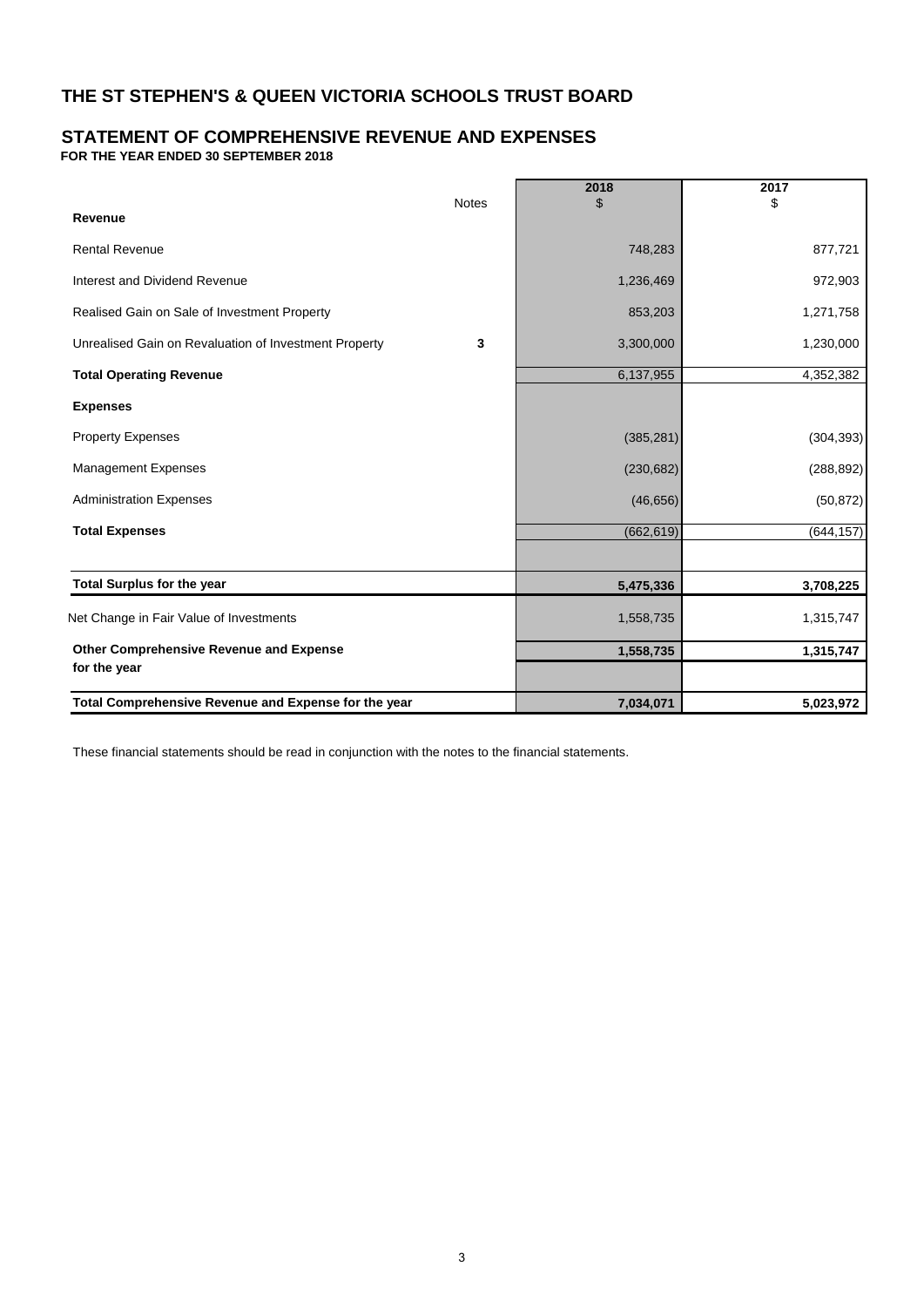# **STATEMENT OF FINANCIAL POSITION**

**FOR THE YEAR ENDED 30 SEPTEMBER 2018**

|                                    |              | 2018       | 2017       |
|------------------------------------|--------------|------------|------------|
|                                    | <b>Notes</b> | \$         | \$         |
| <b>Current Assets</b>              |              |            |            |
| Cash and Cash Equivalents          |              | 280,507    | 760,284    |
| <b>Trade and Other Receivables</b> |              | 34,151     | 44,420     |
|                                    |              |            |            |
| <b>Total Current Assets</b>        |              | 314,658    | 804,704    |
|                                    |              |            |            |
| <b>Non Current Assets</b>          |              |            |            |
| Investments                        | 4            | 32,845,593 | 26,491,992 |
| <b>Investment Property</b>         | 3            | 45,830,000 | 44,870,000 |
|                                    |              |            |            |
| <b>Total Non Current Assets</b>    |              | 78,675,593 | 71,361,992 |
|                                    |              |            |            |
| <b>Total Assets</b>                |              | 78,990,251 | 72,166,696 |
|                                    |              |            |            |
|                                    |              |            |            |
| <b>Current Liabilities</b>         |              |            |            |
| Trade and Other Payables           |              | 64,807     | 103,784    |
| <b>Total Liabilities</b>           |              | 64,807     | 103,784    |
|                                    |              |            |            |
|                                    |              |            |            |
| <b>Total Net Assets</b>            |              | 78,925,444 | 72,062,912 |
|                                    |              |            |            |
|                                    |              |            |            |
| <b>Trust Equity</b>                |              |            |            |
| <b>Trust Capital</b>               |              | 15,417,206 | 15,417,206 |
| Reserves                           |              | 3,885,454  | 2,326,724  |
| <b>Retained Earnings</b>           |              | 59,622,784 | 54,318,982 |
|                                    |              |            |            |
| <b>Total Trust Equity</b>          |              | 78,925,444 | 72,062,912 |

For and on behalf of the Board of Trustees who authorised the issue of these financial statements on

**Chairperson**

**\_\_\_\_\_\_\_\_\_\_\_\_\_\_\_\_\_\_\_\_\_\_\_\_\_\_\_\_\_\_**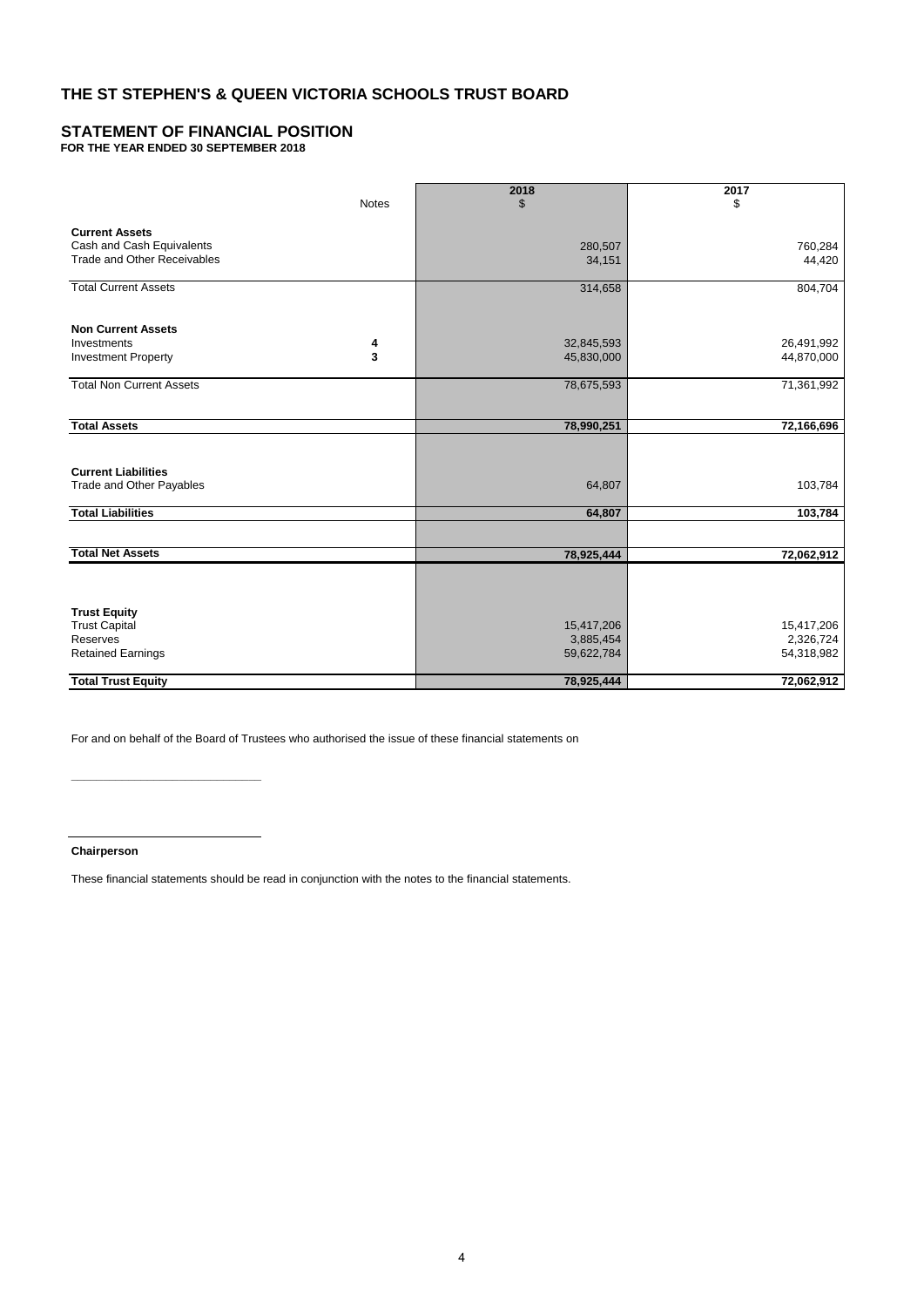#### **STATEMENT OF CHANGES IN NET ASSETS FOR THE YEAR ENDED 30 SEPTEMBER 2018**

|                                         | <b>Trust</b><br>Capital | <b>Investments</b><br><b>Revaluation</b><br><b>Reserve</b><br>S | <b>Retained</b><br><b>Earnings</b><br>Ъ | <b>Total</b><br><b>Equity</b><br>ъ |
|-----------------------------------------|-------------------------|-----------------------------------------------------------------|-----------------------------------------|------------------------------------|
| Equity at 1 October 2016                | 15,417,206              | 1,010,977                                                       | 50,754,007                              | 67,182,190                         |
| Surplus for the year                    |                         |                                                                 | 3,708,225                               | 3,708,225                          |
| Other Comprehensive Revenue and Expense |                         | 1,315,747                                                       |                                         | 1,315,747                          |
| <b>Less Distributions</b>               |                         |                                                                 | (143,250)                               | (143, 250)                         |
| Equity at 30 September 2017             | 15,417,206              | 2,326,724                                                       | 54,318,982                              | 72,062,912                         |

| Equity at 1 October 2017                | 15,417,206 | 2,326,724                | 54,318,982               | 72,062,912 |
|-----------------------------------------|------------|--------------------------|--------------------------|------------|
| Surplus for the year                    |            | $\overline{\phantom{a}}$ | 5,475,336                | 5,475,336  |
| Other Comprehensive Revenue and Expense |            | 1,558,735                | $\overline{\phantom{a}}$ | 1,558,735  |
| <b>Less Distributions</b>               | -          | $\overline{\phantom{a}}$ | (171, 539)               | (171, 539) |
| Equity at 30 September 2018             | 15,417,206 | 3,885,459                | 59,622,779               | 78,925,444 |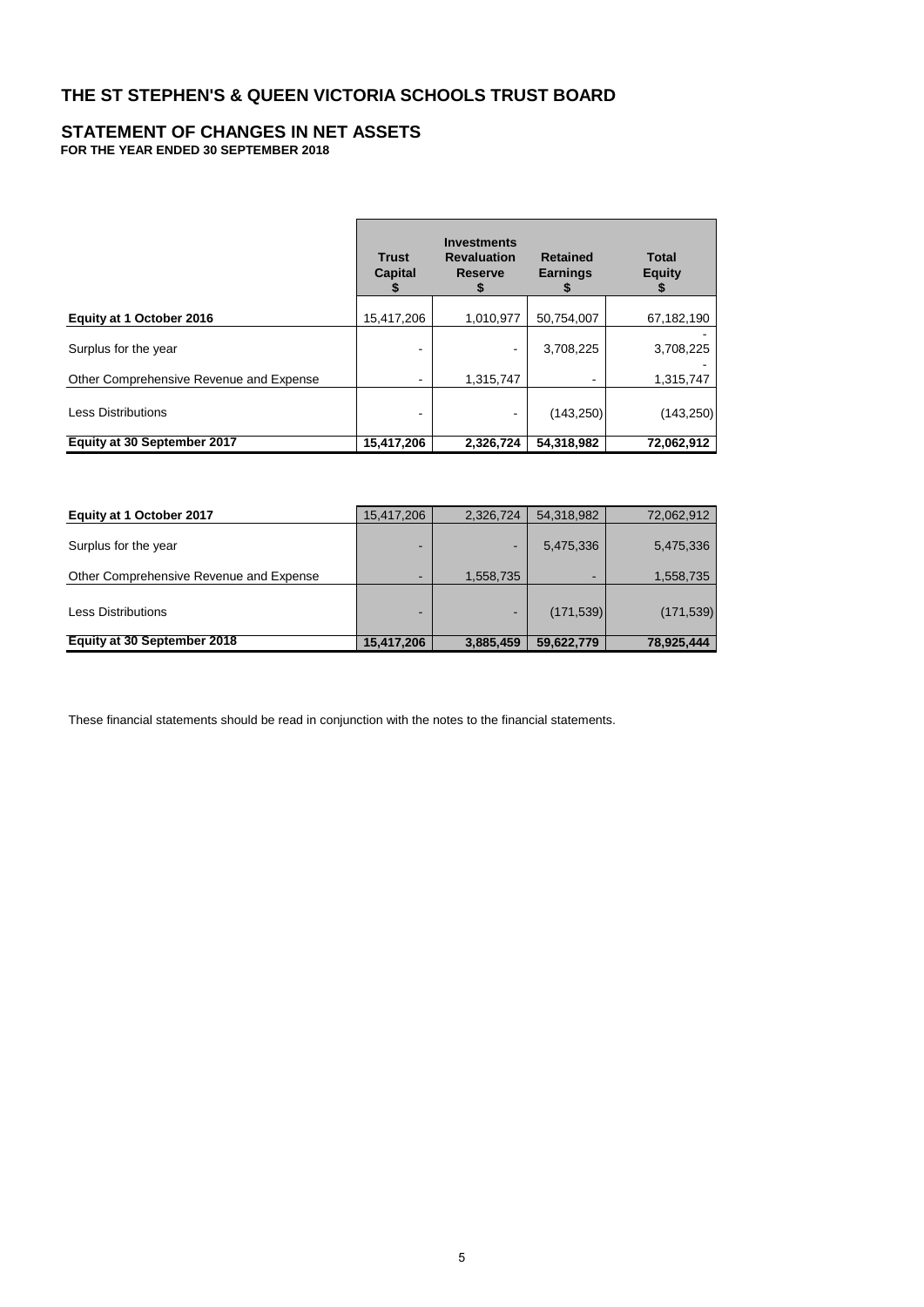# **CASH FLOW STATEMENT**

**FOR THE YEAR ENDED 30 SEPTEMBER 2018**

|                                                 | 2018        | 2017         |
|-------------------------------------------------|-------------|--------------|
|                                                 | \$          | \$           |
| <b>Cash Flows From Operating Activities:</b>    |             |              |
| Cash was provided from:                         |             |              |
| <b>Receipts from Tenants</b>                    | 751,435     | 862,050      |
| <b>Interest Received</b>                        | 8,193       | 18,901       |
|                                                 | 759,628     | 880,951      |
| Cash was disbursed to:                          |             |              |
| Payments to Suppliers and Activities            | (694, 565)  | (711, 567)   |
| Net Cash Flows from Operating Activities        | 65,063      | 169,384      |
| <b>Cash Flows From Investing Activities:</b>    |             |              |
|                                                 |             |              |
| Cash was provided from:                         |             |              |
| Sale of Investment Property                     | 3,193,203   | 15,356,758   |
| Sale of Investments                             |             |              |
| Dividend Received                               | 33,496      | 20,715       |
|                                                 | 3,226,699   | 15,377,473   |
| Cash was applied to:                            |             |              |
| Purchase of Investments                         | (3,600,000) | (15,050,000) |
| Net Cash used in Investing Activities           | (373, 301)  | 327,473      |
| <b>Cash Flows From Financing Activities:</b>    |             |              |
|                                                 |             |              |
| Cash was applied to:                            |             |              |
| <b>Distributions</b>                            | (171, 539)  | (143, 250)   |
| Cash used in Financing Activities               | (171, 539)  | (143, 250)   |
|                                                 |             |              |
| Net Increase / (Decrease) in Cash Held          | (479, 777)  | 353,607      |
| Add Cash at the beginning of the financial year | 760,284     | 406,677      |
| Cash at the end of the financial year           | 280,507     | 760,284      |
|                                                 |             |              |
| Represented by:                                 |             |              |
| Cash                                            | 280,507     | 160,284      |

Short Term Deposits - 600,000 - 600,000 - 600,000 - 600,000 - 600,000 - 600,000 - 600,000 - 600,000 - 600,000 -**Total Cash and Cash Equivalents** 280,507 760,284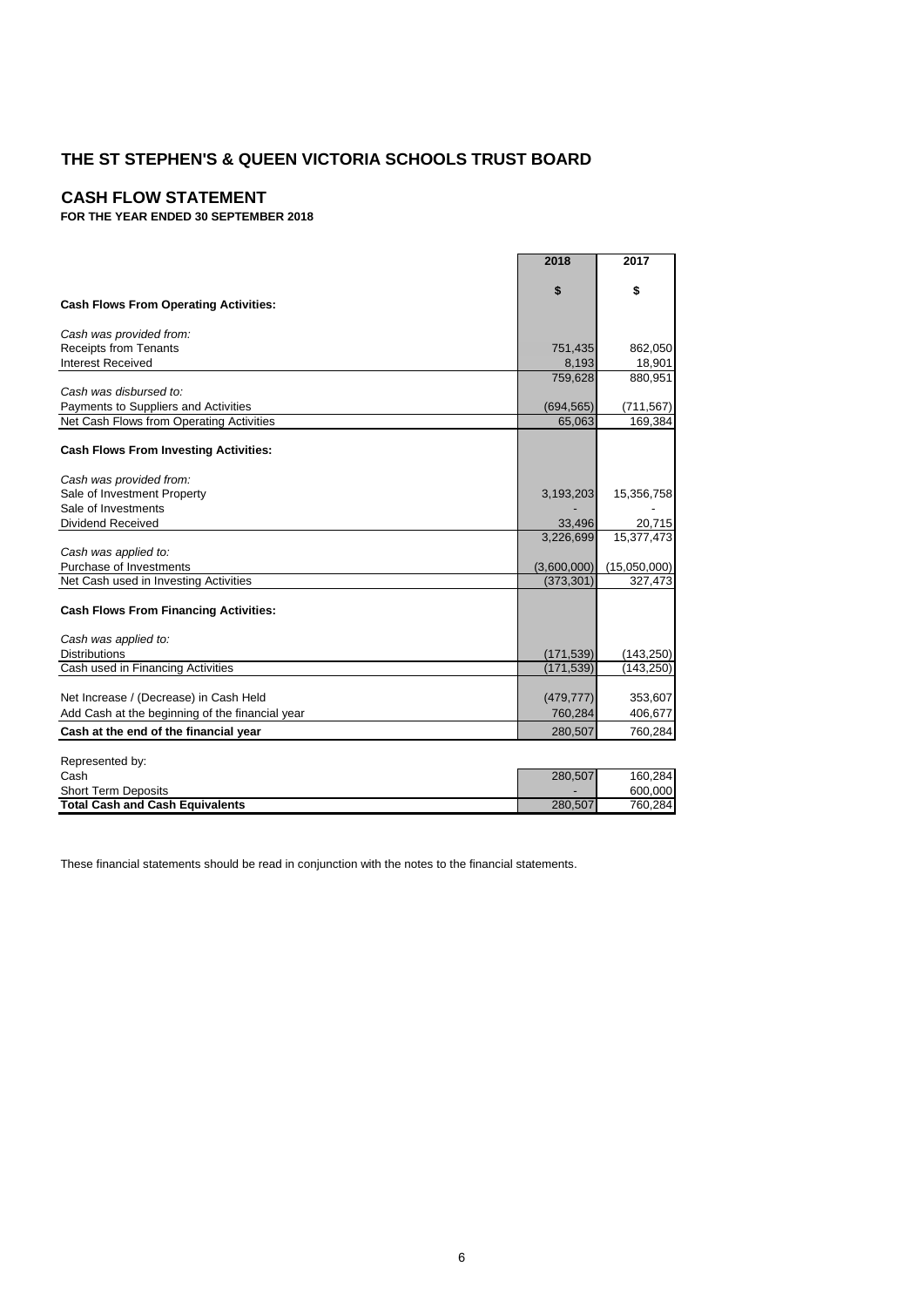# **NOTES TO THE FINANCIAL STATEMENTS**

**FOR THE YEAR ENDED 30 SEPTEMBER 2018**

### **1. Overview**

#### **Reporting Entity**

The financial statements are in respect of the St Stephen's and Queen Victoria Schools Trust Board ('The Trust'). The Trust is a charitable trust registered under the Charitable Trusts Act 1957. The Trust is domiciled in New Zealand and was registered as a Charitable Entity under the Charities Act 2005 on 16 August 2007.

The charitable purpose of the Trust is the advancement and propagation of education for children in New Zealand, principally for girls and boys of New Zealand Maori descent but including peoples of all races and denominations.

These financial statements have been approved and were authorised for issue by the Board of Trustees on 12 December 2018.

#### **Statement of Compliance**

These financial statements have been prepared in accordance with NZ GAAP. They comply with the Public Benefit Entity International Public Sector Accounting Standards ("PBE IPSAS") and other applicable financial reporting standards as appropriate that have been authorised by use by the External Reporting Board. For purposes of complying with NZ GAAP, the Trust is a public benefit not-for-profit entity and is eligible to apply Tier 2 Not-for-Profit PBE IPSAS on the basis that it does not have public accountability and it is not defined as large.

The Board of Trustees has elected to report in accordance with Tier 2 Not-For-Profit PBE Accounting Standards and in doing so has taken advantage of all applicable Reduced Disclosure Regime ("RDR") disclosure concessions.

### **2. Accounting Policies**

The significant accounting policies used in the preparation of these financial statements as set out below have been prepared in these financial statements. There has been no changes in accounting policies during the year.

2.1 Basis of measurement

These financial statements have been prepared on the basis of historical cost, as modified by the fair value measurement of investment properties and investments which are measured at fair value.

2.2 Functional and presentational currency

These financial statements are presented in New Zealand dollars (\$), which is the Trust's functional currency.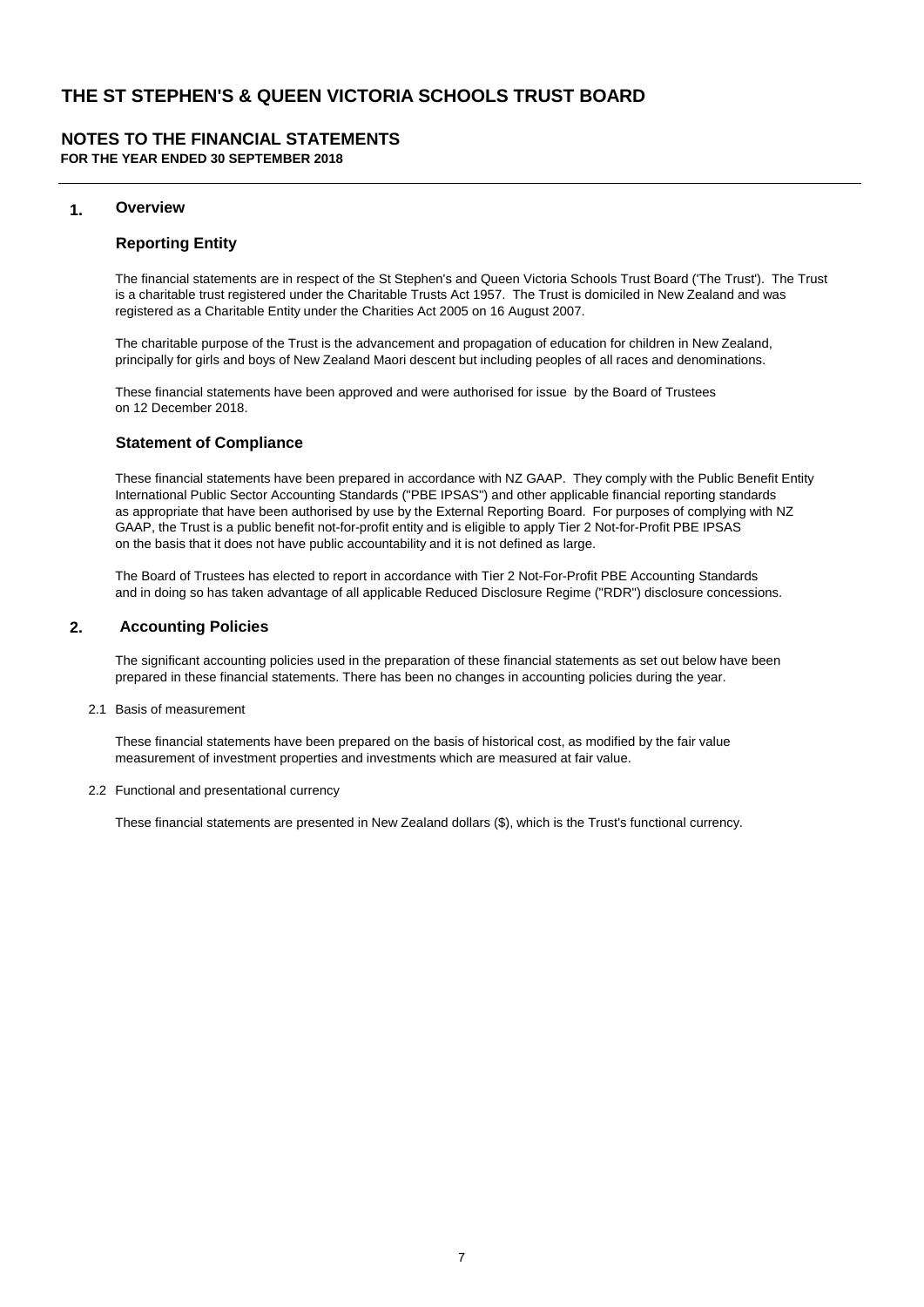#### **NOTES TO THE FINANCIAL STATEMENTS FOR THE YEAR ENDED 30 SEPTEMBER 2018**

#### 2.3 Revenue

Revenue is recognised to the extent that it is probable that the economic benefit will flow to the Trust and revenue can be reliably measured. Revenue is measured at the fair value of the consideration received. The following specific recognition criteria must be met before revenue is recognised

#### Rental income

Rental income is recognised in the surplus or deficit on a straight line basis over the term of the lease.

#### Interest Income

 Interest income is accrued on a timely basis by reference to the principal outstanding and at the effective interest rate rate applicable, which is the rate that exactly discounts estimated future cash receipts through the expected life of the financial asset to the asset's carrying amount.

 Distribution income from equity investments is recognised when the Trust's right to receive payment has been established.

#### Bequests and Legacies

 Bequest income is only recognised when cash is received or donated assets come under the control of the Trust and can be reliably measured. The Trustees have adopted this policy on the basis that until cash is received or donated assets come under control of the Trust, the bequest can be contested by other estate claimants i.e. the economic benefits to the Trust are not probable and income should not be recognised.

#### 2.4 Cash and Cash Equivalents

Cash and cash equivalents comprise cash in hand, cash in banks and investments which mature within 90 days. Bank overdrafts if any, are shown within current liabilities in the Statement of Financial Position.

2.5 Goods and Services Tax

All items in the Statement of Financial Position are stated exclusive of GST, with the exception off receivables and payables, which include GST. All items in the Statement of Comprehensive Revenue and Expenses are stated exclusive of GST. Non-recoverable GST is reported as an operating expense.

#### 2.6 Income Tax

The St Stephen's and Queen Victoria Schools Trust Board is exempt from income tax as it is a registered charity.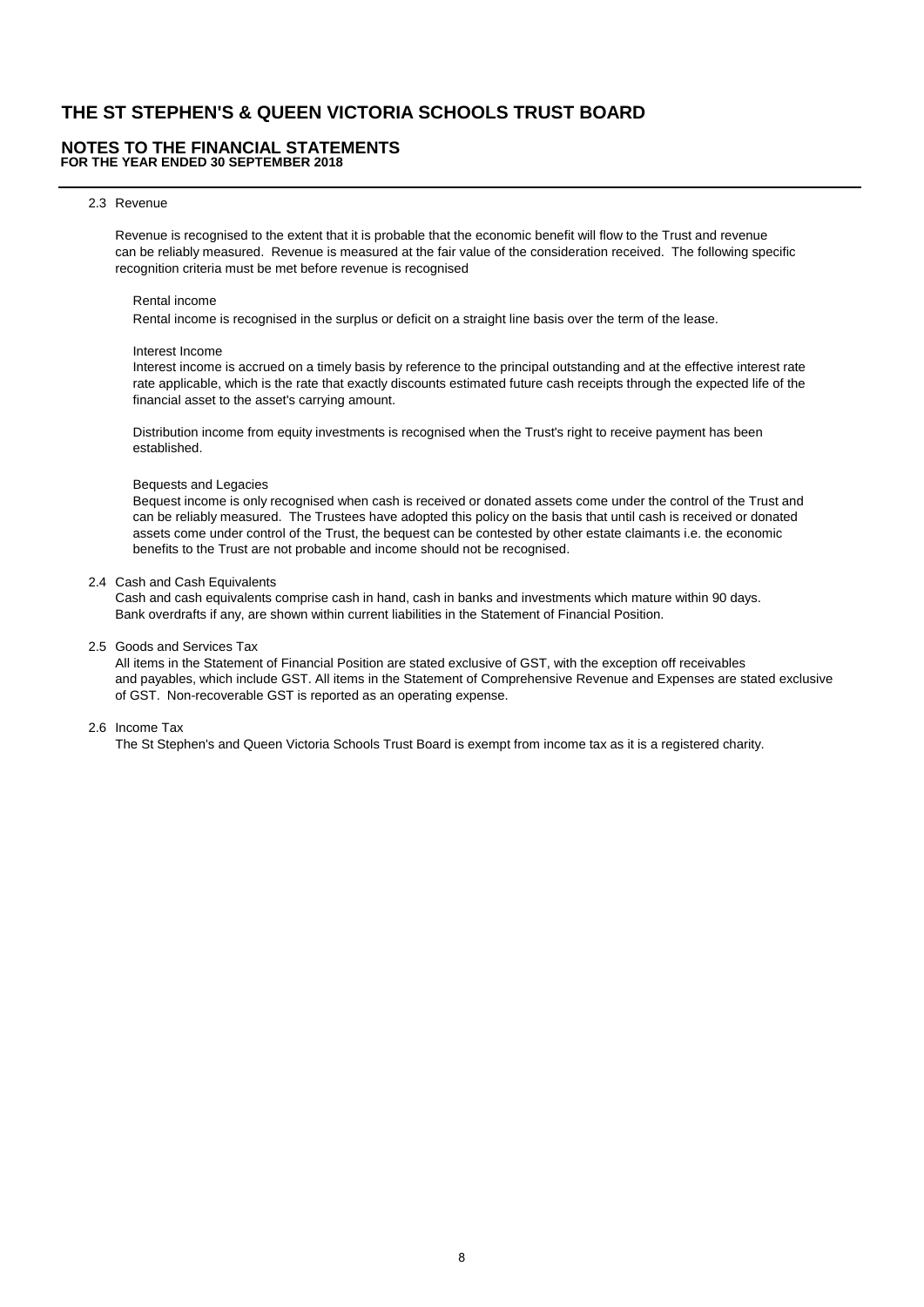# **NOTES TO THE FINANCIAL STATEMENTS**

**FOR THE YEAR ENDED 30 SEPTEMBER 2018**

### **3. INVESTMENT PROPERTY**

Initially investment properties and properties held for sale are measured at cost including transaction costs. Subsequent to initial recognition investment properties and properties held for sale are stated at fair value. Gains and losses arising from changes in the fair values of investment properties and properties held for sale are included in the surplus or deficit the year in which they arise.

External, independent valuers, having appropriate recognised professional qualifications and recent experience in the location and category of property being valued, value the Trust's investment property portfolio every 12 months. The fair values are based on market values, being the estimated amount for which a property could be exchanged on the date of the valuation between a willing buyer and a willing seller in an arms length transaction after proper marketing wherein the parties had each acted knowledgeably, prudently and without compulsion.

Investment properties and properties held for sale are derecognised when they have either been disposed of or when the investment property and property held for sale is permanently withdrawn from use and no future benefit is expected from its disposal. Any gains or losses on the derecognition of an investment property or property held for sale are recognised in the surplus or deficit in the year of derecognition.

The following schedule discloses the revaluations of the Investment Properties as at 30 September 2018 and the additions and disposals during the year.

|                             | 2017       | <b>Revaluations</b> | <b>Disposals</b>         | 2018       |
|-----------------------------|------------|---------------------|--------------------------|------------|
|                             |            |                     |                          |            |
| Freehold Commercial         | 39.940.000 | 3,160,000           | $\overline{\phantom{0}}$ | 43,100,000 |
| <b>Freehold Residential</b> | 2,590,000  | 140,000             |                          | 2,730,000  |
| Leasehold Residential       | 2,340,000  | -                   | (2,340,000)              |            |
| Leasehold Commercial        | -          | -                   |                          |            |
|                             | 44,870,000 | 3,300,000           | (2,340,000)              | 45,830,000 |

All investment properties are stated at fair value as at 30 September 2018 as determined by independent registered valuing firm Jones Lang La Salle. The valuation has been carried out in accordance with the appropriate Property Institute of New Zealand Professional Practice Standards and PBE IPSAS 16 - Investment Property.